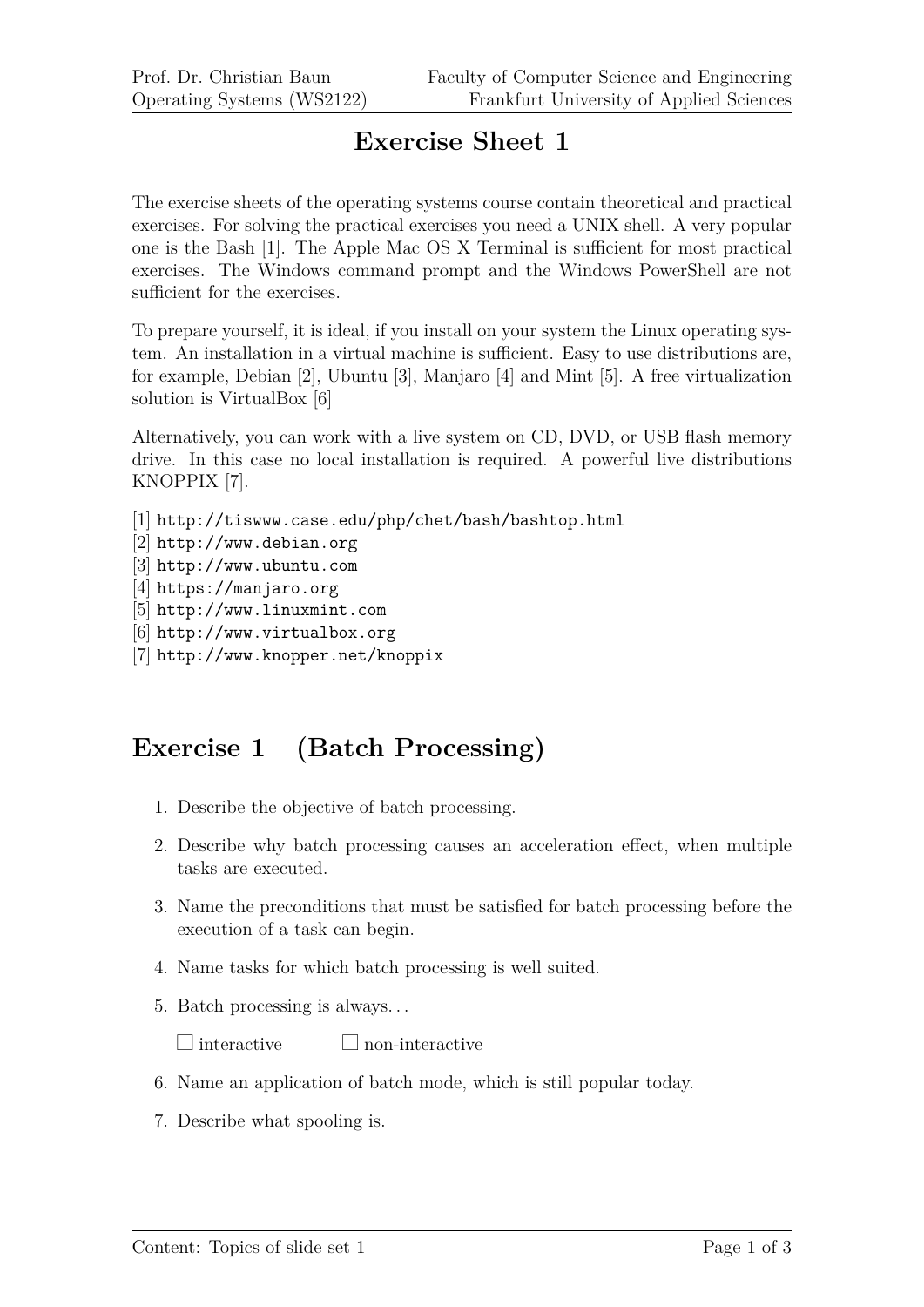## **Exercise 2 (Time-Sharing)**

- 1. Describe the objective of time-sharing.
- 2. Describe how time-sharing distributes the computing time among the processes.
- 3. Give the name of the quasi-parallel program or process execution.
- 4. Describe the objective of the quasi-parallel program or process execution.
- 5. Describe what scheduling is.
- 6. Describe what swapping is.
- 7. Describe how memory protection works.
- 8. Describe the purpose of memory protection.

## **Exercise 3 (Files and Directories)**

- 1. Create in your home directory a directory BTS.
- 2. Navigate to the directory BTS and create inside an empty file with the filename File1.txt.
	- Do not use an editor application to create the file, but a command line command.
- 3. Check the file size of the file File1.txt.
- 4. Change the modification time of the file File1.txt to your birth date.
- 5. Create a new file in the shell File2.txt and insert any text with more than just a single line as content into the new file.
	- Do not use an editor application to insert the text into the file, but a command line command.
- 6. Print out the first line of the file File2.txt in the shell.
- 7. Append the content of File2.txt to File1.txt.
	- Do not use an editor application, but a command line command.
- 8. Create in your home directory, a directory with the directory name BTS\_new\_semester.
- 9. Copy the files File1.txt and File2.txt from the directory BTS into the